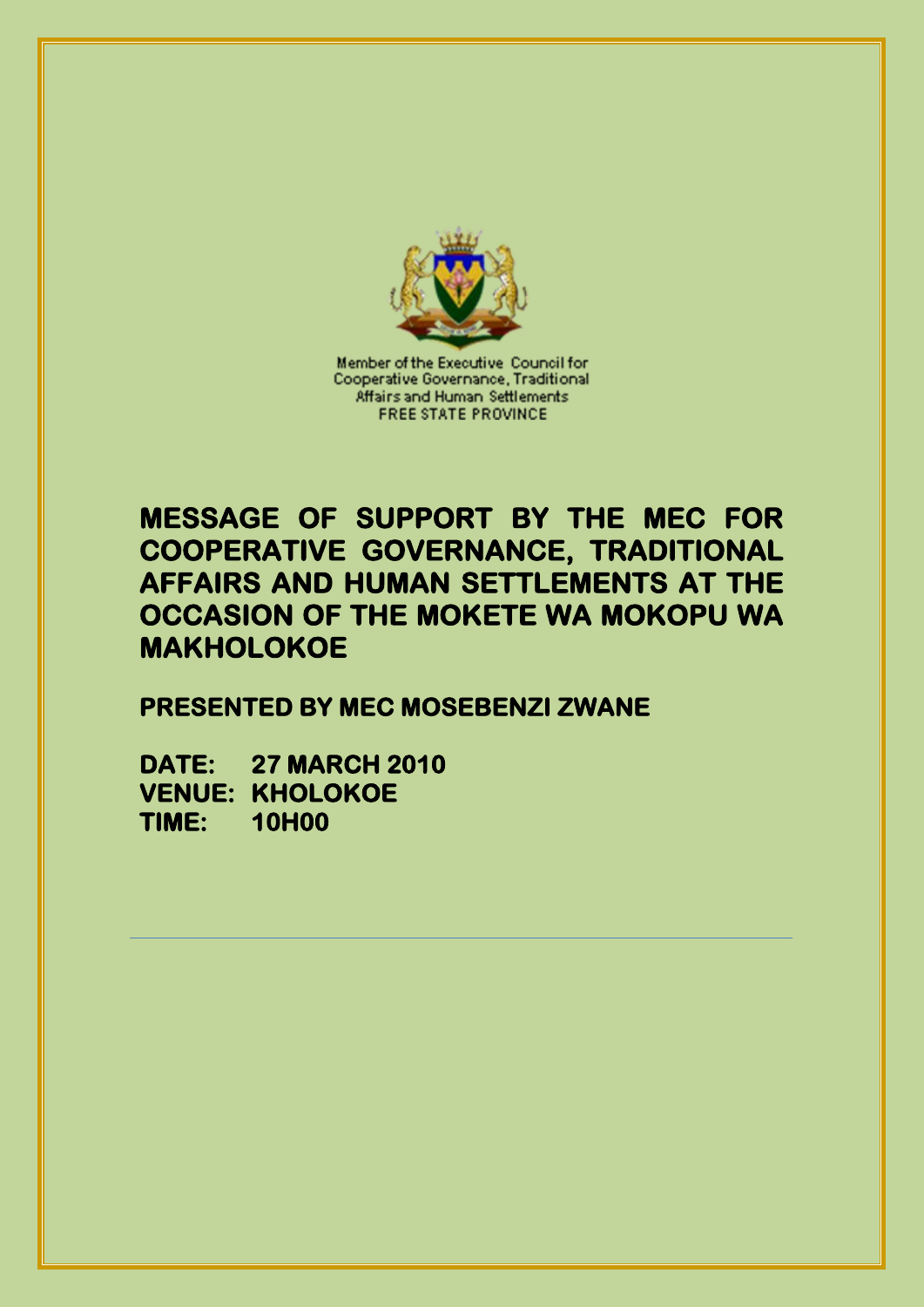## Morena Paulosi Moloi, Morena wa Makholokoe Morena Mathealira Mopeli, the Chairperson of the Free State House of Traditional Leaders The Honourable Morena e Moholo ntate LC Mota Morena e Moholo wa Bakwena, Morena Thokoana Mopeli The Honourable Khoši-Kholo Sekhukhune from Limpopo The distinguished Traditional Leaders present here Honourable Members of the Executive Council in the Province

The Honourable Executive Mayor of Thabo Mofutsanyana, Me Mathokoana Mopeli

The Honourable Executive Mayor of Maluti-a-Phofung, Dr BE Mzangwa

Our Leaders and Members of the Free State Legislature

Representatives from Sector Departments in the Province Representatives from Chapter 9 Institutions viz. the South African Local Government Association in the Free State (SALGAFS), SA Heritage Resource Agency, the Local Government SETA, the Pan South African Language Board and the Moral Regeneration **Movement** 

Esteemed Guests,

Ladies and Gentlemen.

Dumelang Makholokoe, lona batho ba ho hlaba kgoho ka lemao Ba e ise moreneng, ba re Morena bona re hlabile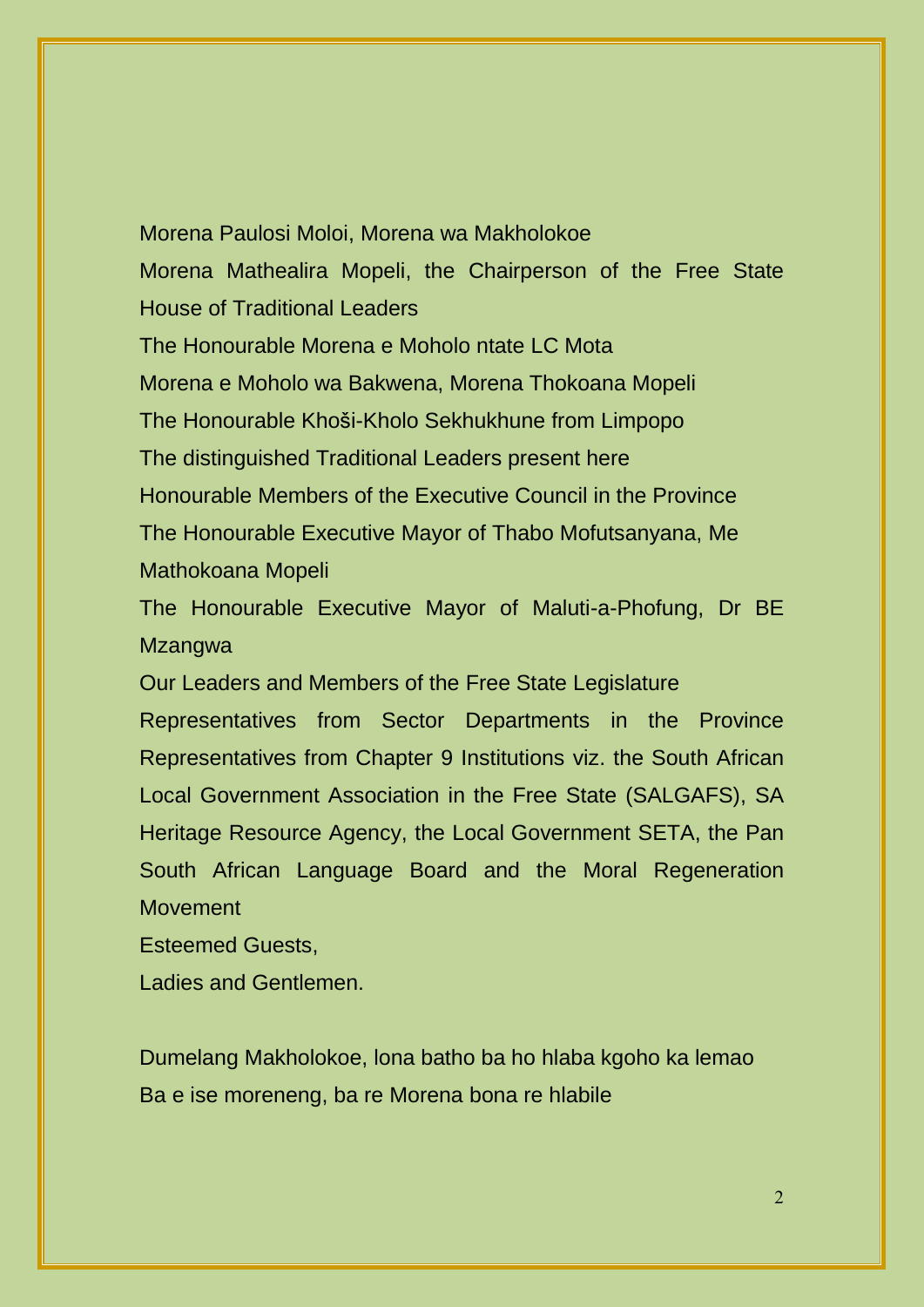Batho ba ho tshela Tubatse le Tubatsana Ke maana phuthi, phuthi e tsoha ka meso e antshe!

Bahlomphehi, ha ke lebohe monyetla ona o ke o fuweng ho bua le setjhaba sa Makholokoe tsatsing lena le bohlokwa haholo. Ke tla qala ka ho hlalosa hore re itlamme re le lefapha hore selemong sena re tla eketsa tshehetso ya rona ho marena mmoho le merabe e fapaaneng ya bona ho ntshetsapele merero ya bona ya setso le ho ntlafatsa maphelo a baahi ba mahaeng.

Ha re ne re teka puo rona ya ditekanyetso tsa selemo se thwasang sa ditjhelete, re ile ra bolela hore:

*"Re tlameha maoto le matsoho ho ipabola le ho bapatsa setso le bonono bo re nang le bona ntle le tshabo ya letho. Re lebeletse marena le dingaka tsa rona tsa setso ho nka karolo ya bohlokwa ho sireletseng botjhaba le ho kgothaletsa batjha ho boulella setso. Sena re tshwanela ho se fihlella ka ho sebedisana mmoho le bohle ba amehang mererong ya setso le botjhaba.*

*Tjhelete e kana ka R9.5 million e beheletswe ka thoko ho matlafatsa tshehetso ya rona ho marena, hore re tle re eketse seabo sa bona mananeng a mmuso a amang setjhaba sa mahaeng.*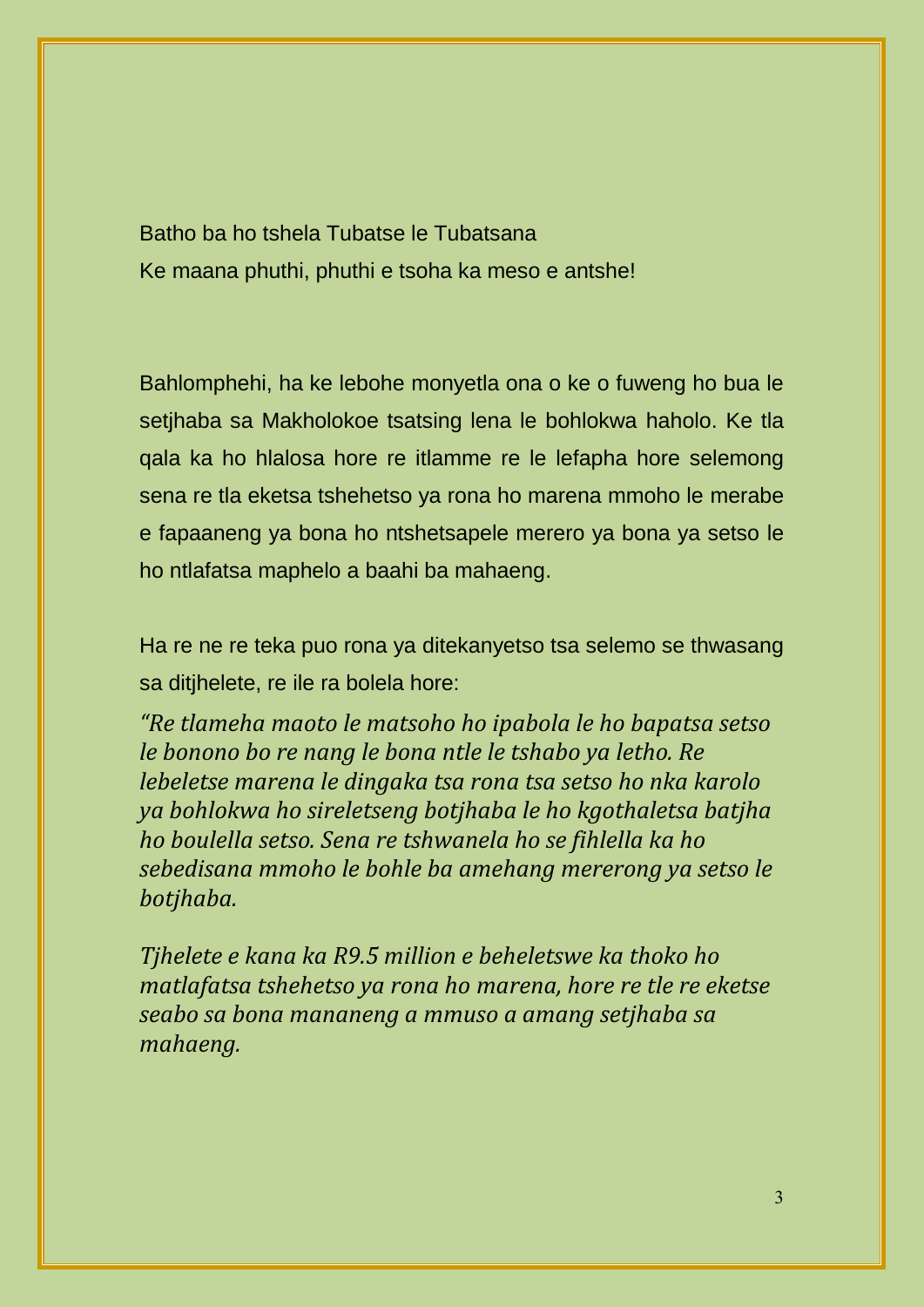*Re utlwile sello sa marena mabapi le ditlhoko tseo ba llang ka tsona, mme re tla etsa bonnete ba hore re ba ema nokeng ho matlafatsa tshebetso ya bona. Re se re kene letsholong la mamela-o-arabe bakeng sa morabe wa Bataung le morabe wa MaKhoisan, ho ba thusa ho fihlella ditabatabelo tsa bona tsa ho ananelwa ke mmuso."*

Ka puo ena, re se re hlakisa hore ditabatabelo tsa merabe e kang ena, di hodimo mananeng a mmuso e le ho hlokomela hore batho ba mahaeng le bona, ba fumana seo democracy e re tshepisitseng sona e leng bophelo bo botle.

The celebrations of our cultural events this year are particularly important because in so doing, we are joining in the country's celebrations of our great heroes. The President of the country, Ntate Zuma, at the Opening of the National House of Traditional Leaders on 23 February 2010, intimated that this year we are celebrating the lives and roles of two very important traditional and political leaders, and Nobel Laureates in our history; Inkosi Albert Luthuli and President Nelson Mandela.

Ladies and gentlemen, Inkosi Luthuli is celebrated because he contributed to the struggle for freedom and democracy as a traditional leader and a politician. Our former president, ntate Nelson Mandela, is also celebrated for his undying and undefeatable commitment to the liberation of our country. Twenty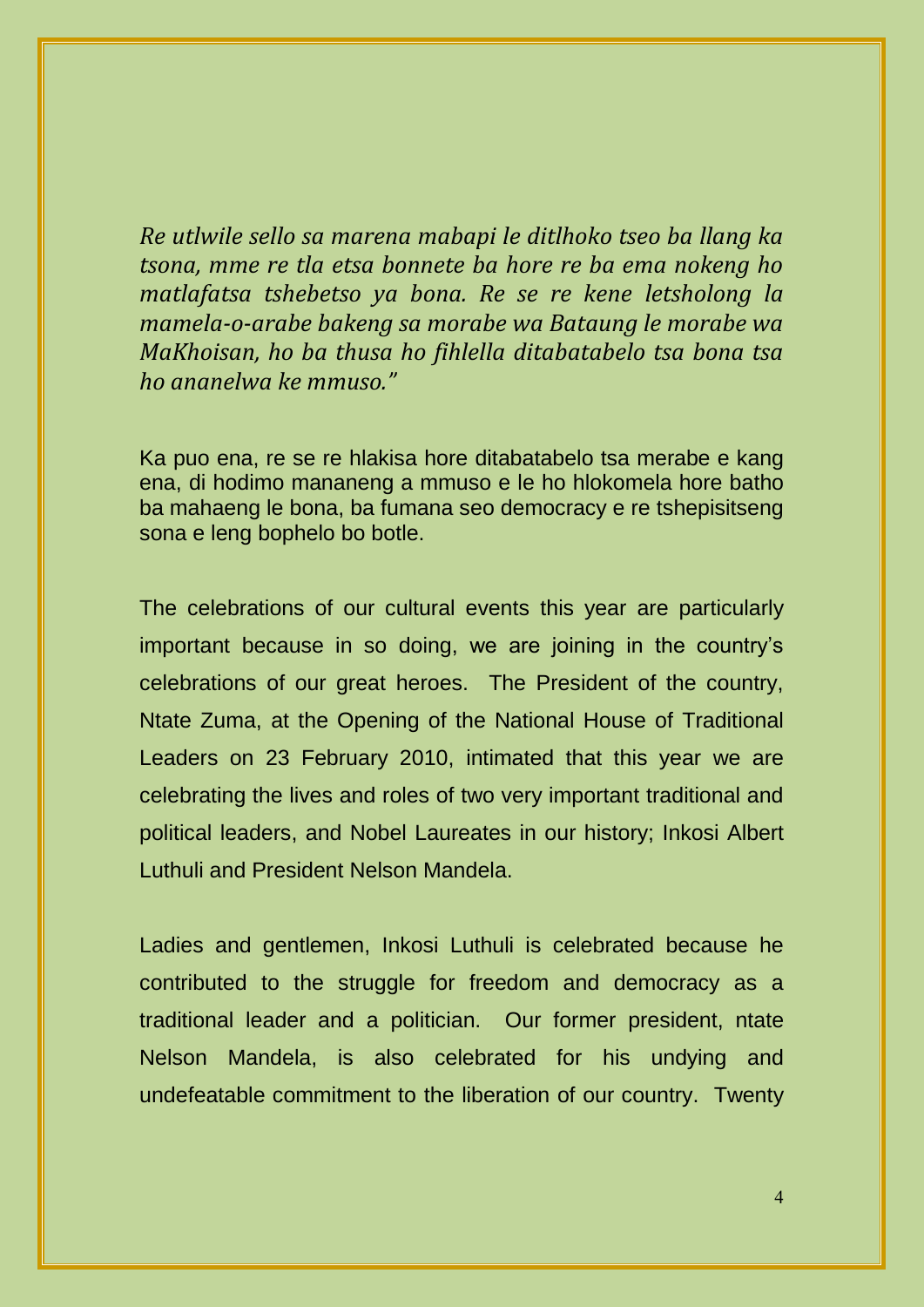years ago, President Nelson Mandela was released from prison, an occasion which heralded our country's freedom and democracy. His unwavering commitment and crystal-clear vision in fighting for what is morally just, are a perfect example of the importance of determination and clarity of purpose in achieving our goals.

Leaning on the character demonstrated by these traditional leaders, we are reminded that our history, our culture, traditions and customs, define who we are and **what we are destined for**. Our children and even some adults that have, through the decades forgotten about the cultures and their traditions, need to be reminded of who they are. They need to take a step back and reflect on our cultures, traditions and customs through celebrations like this one.

It pleases me to see that the traditional leaders and the communities have all come in their traditional regalia that depict their different cultures. It is not just an exhibition of the different cultural attires, but symbols that convey our philosophies and our beliefs about ourselves and who we are, to the outside world.

Marena a rona, our government views this celebration not just as something for eating and rejoicing, but as a thanksgiving occasion

5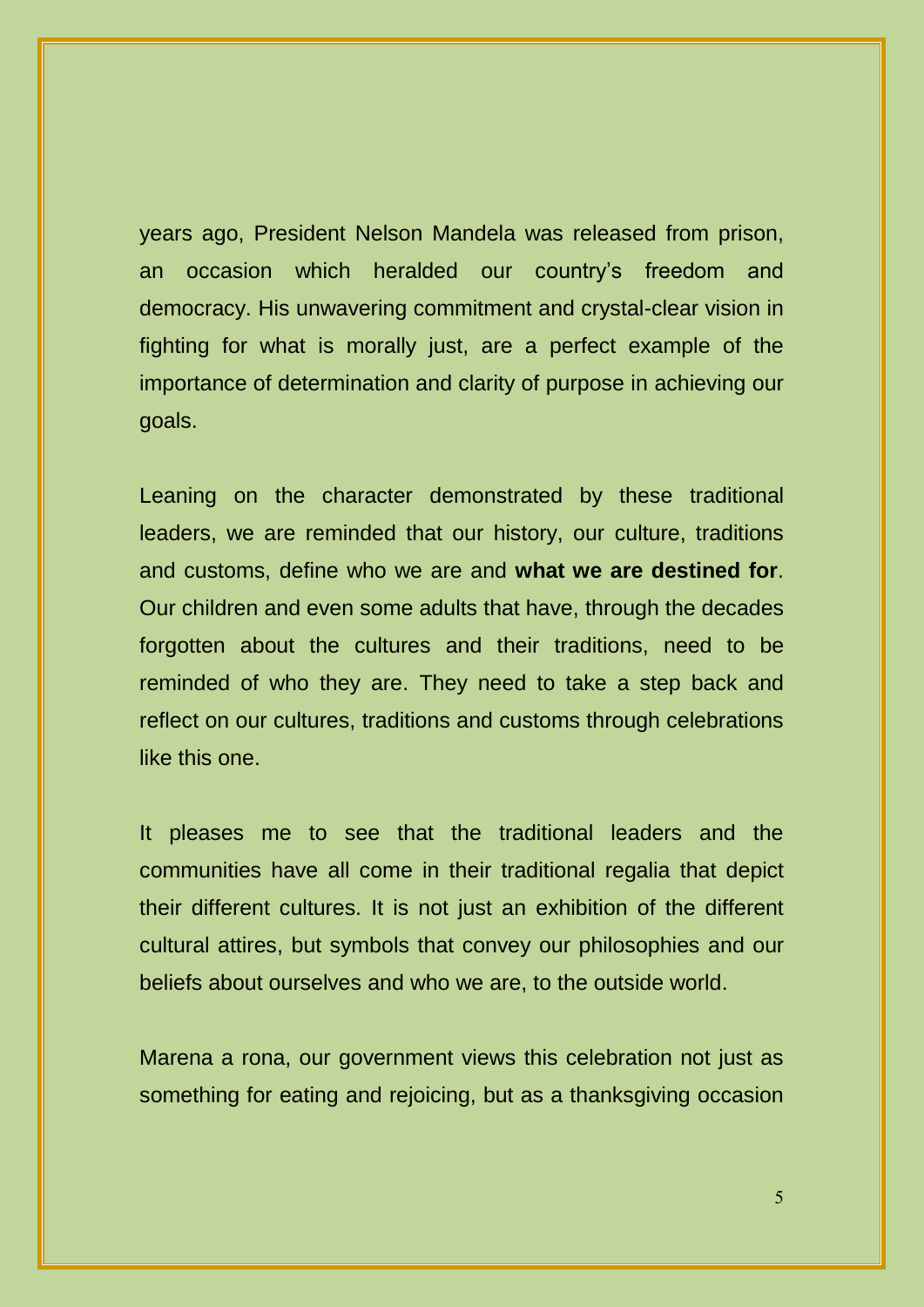to the Creator. John Mbithi once wrote; "Food and drink have mystical links between man and man, and between man and the spiritual realities. They not only provide nourishment to man, but they also sustain relationships between people and the **spiritual realm**." Today we are here to experience this connection. For as we gather here, we are not alone, but we are here with our ancestors, badimo ba rona, bao e leng bona bathehi ba Mokete ona. We are here to connect with these spirits, to acknowledge their contribution and continuous presence in our lives. As we do so, we connect with our inner selves and thus gain sustenance to tackle the current challenges that we are faced with. This we will do with renewed strength, determination, and certainty.

Kgoši Sekhukhuni, in his narration of the history of Makholokoe, alluded to this celebration as the commemoration of the victory of the valiant Makholokoe ancestors over their enemies. It is upon the spirit of these courageous fore bearers that I hinge my message to this gathering: **The need for this vigilance towards the wars we face today**.

Today we are confronted e wars of would like to view the celebration as a reminder for traditional communities to wage a fight against with poverty, the reality of the scourge of HIV and AIDS, unemployment, undesirable moral standing, abuse against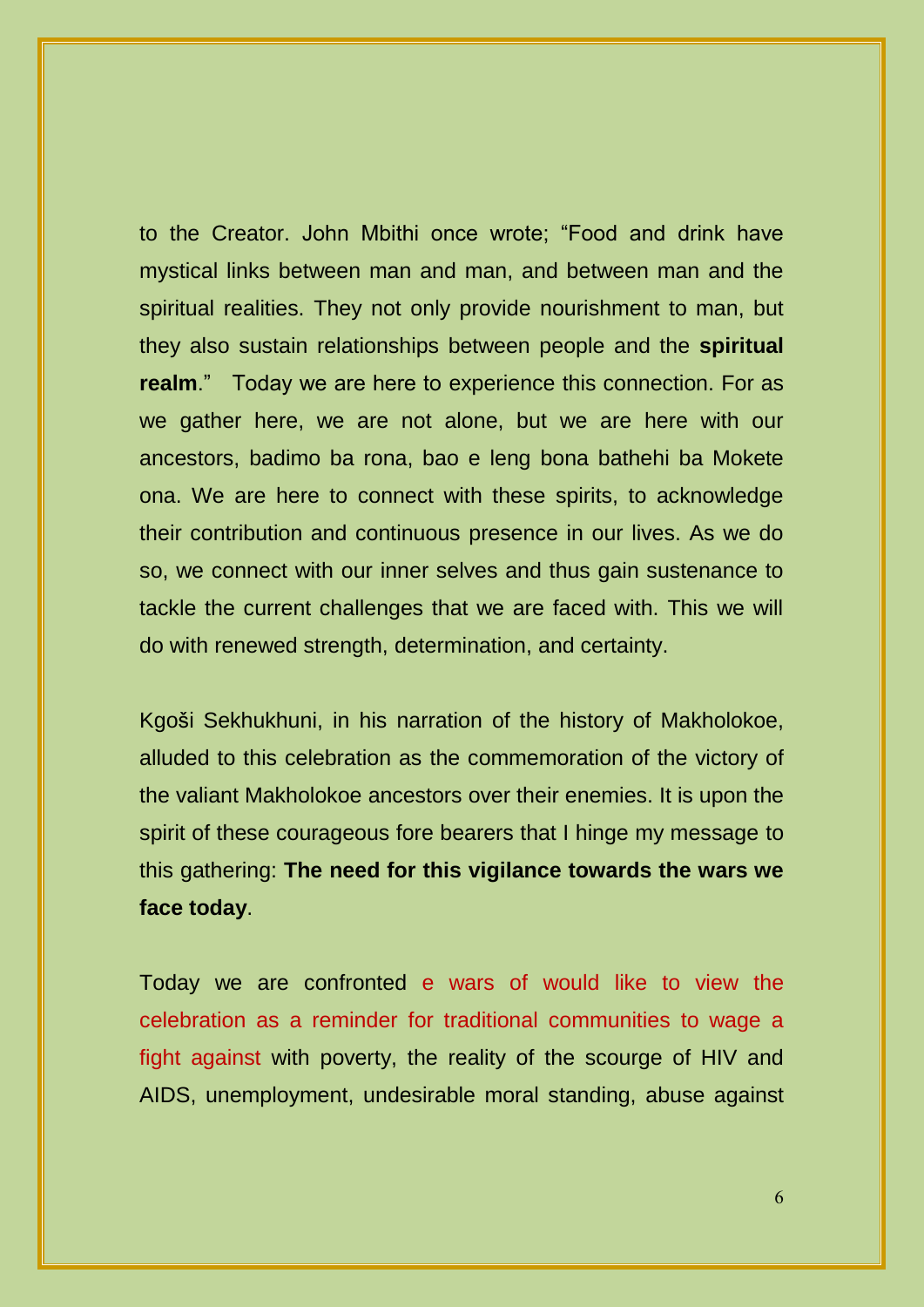women and children, human trafficking and all other social injustices.

These enemies have reduced our society, our communities to mere shadows of who they are. These vile enemies have created orphans of children who would otherwise have parents. The very same abominable social ills have turned our streets into no go grounds as our very own children turn against us. We have forgotten how to be the humane African that our ancestors were. For this reason, we have become practitioners of the saying: Every man for himself and thus replicate the impact of these social ills. Ha re tshwaraneng ka matsoho re shebe dira tsena ka mahlong, re ntano di hlola le ho boloka setjhaba sa rona, jwaloka bahale ba rona ba Makholokoe hwaane.

Events such as these give prominence to our commitment to the importance of our traditions and cultures. As with the Barolongboo-Seleka's Moroka day and such similar commemorations, the objective of this annual festivity is aimed at recognizing and upholding the cultural practices of these communities, and passing on the wisdom of old to the younger generations.

In upholding the culture of Makholokoe, this event gives this community a standing identity that will continue living into posterity,

7